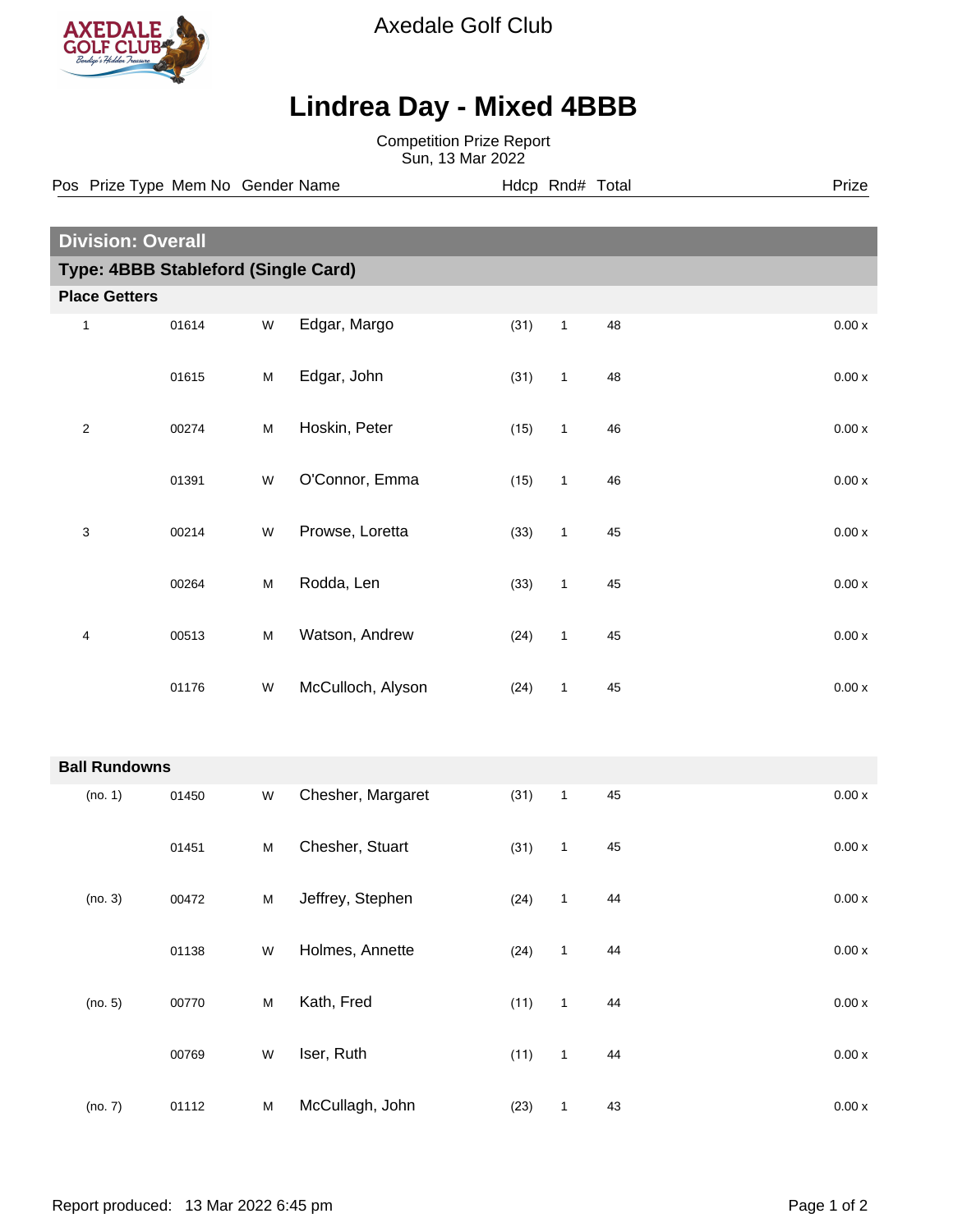| Pos Prize Type Mem No Gender Name |   |                   |      | Hdcp Rnd# Total |    | Prize  |
|-----------------------------------|---|-------------------|------|-----------------|----|--------|
|                                   |   |                   |      |                 |    |        |
| 01355                             | W | McCullagh, Alison | (23) |                 | 43 | 0.00 x |